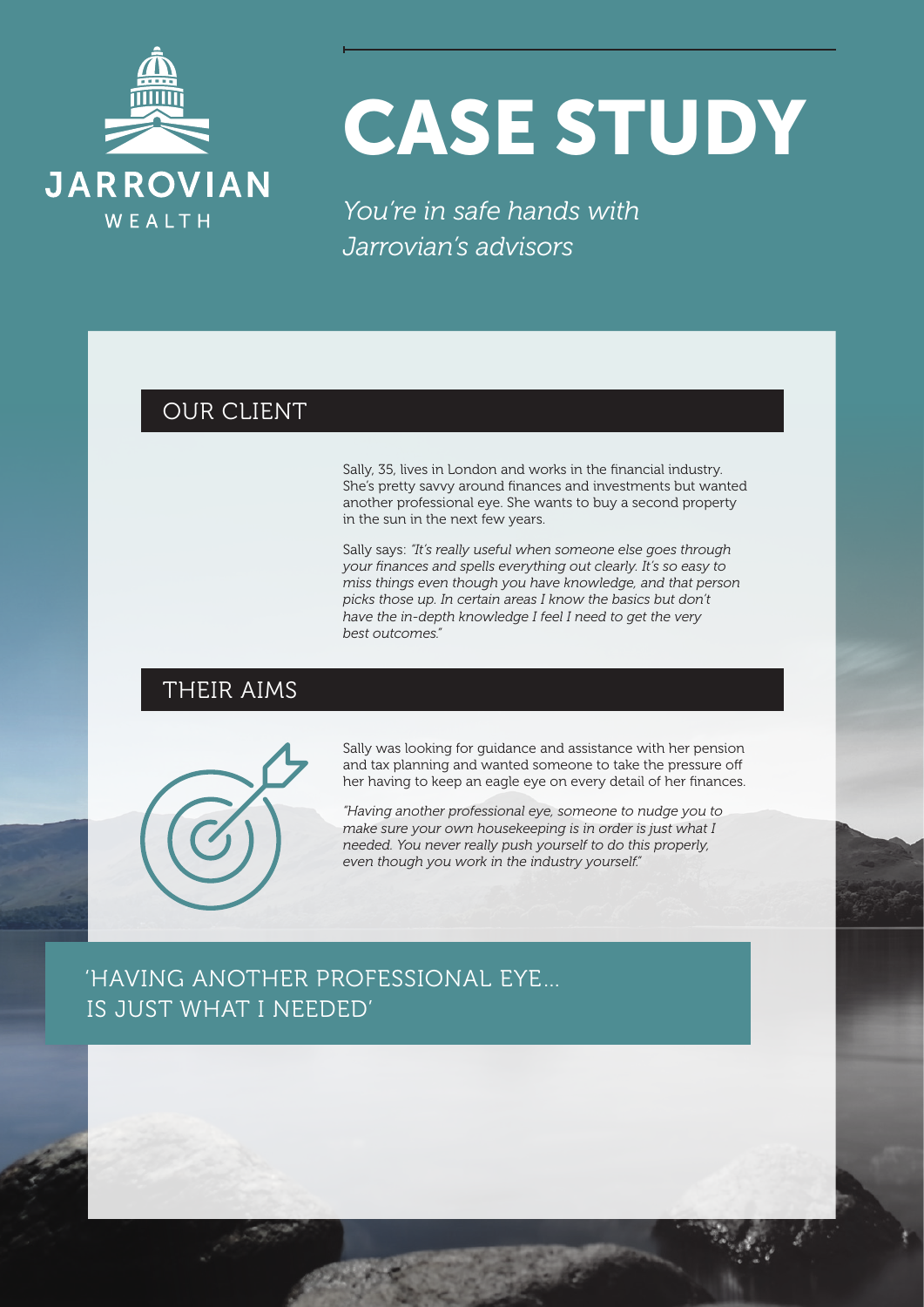## OUR ADVICE



We initially created a Bespoke Financial Plan with Sally, which enabled her to take stock of her current financial situation and outline her goals and objectives moving forwards. One of the key goals that was identified in this process was the desire to have greater oversight of her pension assets to ensure that they were being optimised and managed with a Sustainable and ESG (Environmental, Social and Governance) overlay.

Sally had previously been managing the pensions herself, using the limited selection of funds that she could chose from in their current structures, but these were not optimising the growth on the pension structures, nor did they have an option to be managed sustainably.

With our assistance and guidance, we transferred her pension onto our Platform and invested the pension into a sustainable ESG Growth strategy from our panel. This enabled the pension to be managed on a platform with greater accessibility to investment strategy and model portfolio solutions that were aligned to both Sally's objectives, to maximise the growth on the pension and the management to have a sustainable overlay.

Furthermore, we agreed with Sally to speak with her towards the end of every tax-year and assist on how she may consider reducing her tax position ahead of the tax year end by making additional personal pension contributions or considering utlising other tax-efficient investment vehicles once her earnings and bonuses for the given year are known.

## THEIR ACHIEVEMENTS

# 'THERE IS A DANGER YOU CAN FORGET OR JUST LEAVE OLD PENSIONS LANGUISHING'

Sally says she feels like she's getting really good advice around her pension and tax, helping her to get the maximum benefit from her contributions.

*"Pensions and tax are such complicated areas and things keep changing. It's really important that women especially do what they can to ensure they get their finances on track for their retirement, so they keep their independence and have their own resources."*

*"My pension has been moved to a more flexible provider with the ability for me to invest my pension into a ESG focused investment strategy, which aligns to my objectives and it's on track to give me a much better outcome. It's good to know where it is and how it's doing and that someone is keeping an eye on how it is performing for me. There is a danger you can forget or just leave old pensions languishing. We need to ensure that our hard-earned cash is working as hard as it can for us. The State Pension isn't going to keep us in designer must-haves and fund a decent standard of living in later years."*

\*For confidentiality we have changed our clients' names. The advice provided was given after a full evaluation of their specific needs, circumstances and requirements. The solutions provided would not be suitable for other individuals without a full discussion having been undertaken. The information stated above does not constitute advice. Jarrovian Wealth Limited is authorised and regulated by the Financial Conduct Authority (FCA) number 770693.